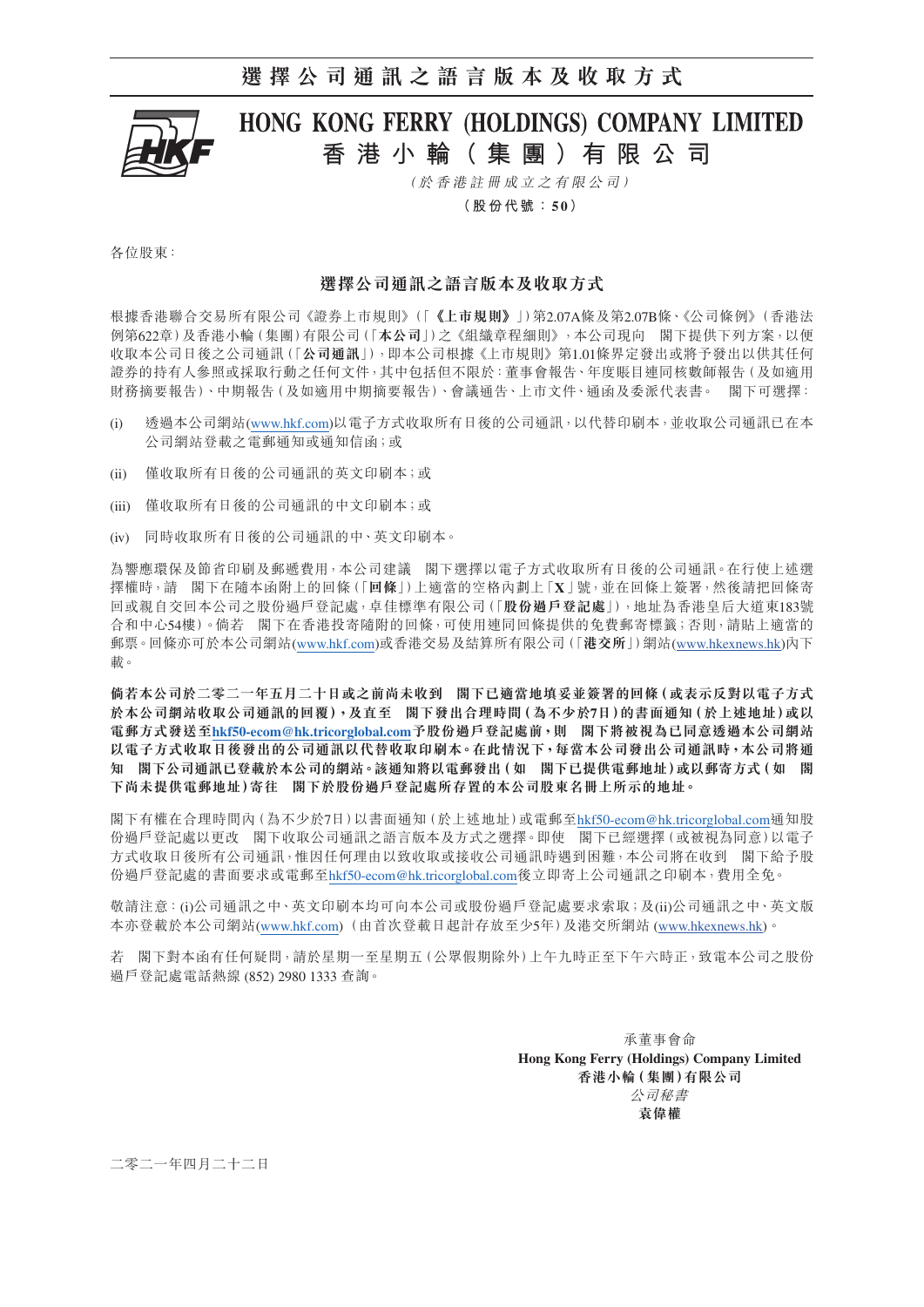## **REPLY FORM 回條**

**To: Hong Kong Ferry (Holdings) Company Limited 致: 香港小輪(集團)有限公司** c/o Tricor Standard Limited 經卓佳標準有限公司<br>Level 54. Hopewell Centre. 香港皇后大道東183號 Level 54, Hopewell Centre, 183 Queen's Road East, Hong Kong http://www.facebook.com/discreent/state/discreen

 **(the "Company") (Stock Code: 50) (「本公司」)或(「貴公司」)(股份代號:50)**

I/We would like to receive all future Corporate Communications\* of the Company (the "**Corporate Communications**") in the manner as indicated below:

本人╱我們希望以下列方式收取 貴公司日後之所有公司通訊\* (「**公司通訊**」):

(Please mark "**X**" in **ONLY ONE** of the following boxes)

(請從下列選擇中,僅在其中**一個空格**內劃上「**X**」號)

□ in **electronic form** on the Company's website and receive an email notification or a notification letter of the publication of Corporate Communications on website

(Please provide your email address in the space below, whereupon the Company will send a notification of the availability of the Corporate Communications on the Company's website in the future. If no email address is provided, only a notification letter of the publication of the Corporate Communications on website will be sent instead.); **OR**

瀏覽在本公司網站發出之公司通訊**電子版本**,並收取公司通訊已在網上登載之電郵通知或通知函件

(請在以下位置提供 閣下之電郵地址,本公司會經該電郵地址通知 閣下日後本公司網站登載之公司通訊。如未 有提供電郵地址,則會發出有關公司通訊已在網上登載的通知函件予 閣下。);**或**

| <b>Email</b><br>. .<br>$P^* \cap C^* \cap C$ |  |  |  |  |  |  |  |  |  |  |  |  |  |  |  |  |
|----------------------------------------------|--|--|--|--|--|--|--|--|--|--|--|--|--|--|--|--|
| 電郵地址                                         |  |  |  |  |  |  |  |  |  |  |  |  |  |  |  |  |

Please use BLOCK CAPITALS 請用正楷填寫

□ to receive the **printed English version** of all future Corporate Communications only; **OR** 僅收取所有日後公司通訊之**英文印刷本;或**

□ to receive the **printed Chinese version** of all future Corporate Communications only; **OR** 僅收取所有日後公司通訊之**中文印刷本;或**

to receive both **printed English and Chinese versions** of all future Corporate Communications. 同時收取所有日後公司通訊之**英文及中文印刷本**。

| Name(s) of Shareholder(s) <sup>#</sup><br>股東姓名# |                                  | Signature <sup>#</sup><br>答署# |  |
|-------------------------------------------------|----------------------------------|-------------------------------|--|
|                                                 | Please use BLOCK CAPITALS 請用正楷填寫 |                               |  |

| Address <sup>#</sup><br>地址#        |            |  |
|------------------------------------|------------|--|
| Contact telephone number<br>聯絡電話號碼 | Date<br>日期 |  |

You are required to fill in the details if you download this reply form from the Company's website or the website of Hong Kong Exchanges and Clearing Limited. # 假如 閣下從本公司網站或香港交易及結算所有限公司下載本回條,請填上有關資料。